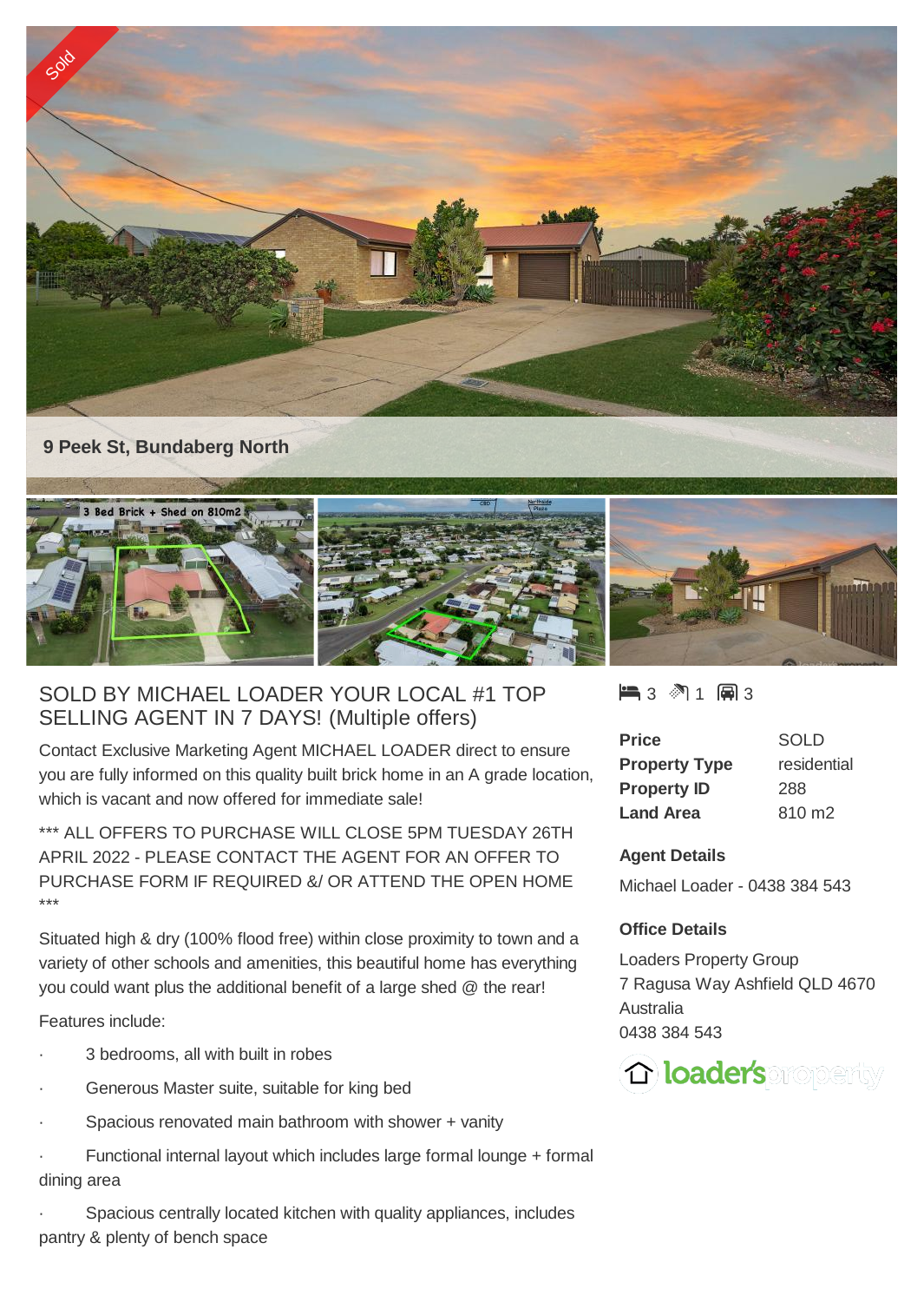Generous sized outdoor alfresco area which flows seamlessly from off the kitchen/dinning space providing a great spot to entertain featuring in built BBQ & planter boxes.

Super private, overlooking the landscaped surrounds & lovely gardens

A/C throughout the home, fresh carpet & paint, ready to just move in

HUGE additional 7x7m colour bond shed at the rear with high clearance roller doors

The shed is fully powered and lit and there is plenty of side access via double gates for the boat/van/ toys.

Single lock up garage attached to the home

· Additional lawn lockers x 2 on concrete slabs, plenty of storage on offer + bird aviary

This awesome property is set on a manicured 810m2 allotment, fully landscaped & fenced

Easy care yard, plenty of room for the kids to enjoy!

The home is IMMACULATE inside & out with the current owners very fastidious! Just unpack and enjoy this great property in a trendy location. This property would make a cracking first home, grey nomad base, or investment property

· Current rental appraisal @ \$450 per week, just sit back and let your tenants pay it off whilst you sleep, Quality property in quality location!

· Tightly held and very quiet location, located amongst quality homes, just a short walk to parks, schooling and town

· 100% FLOOD FREE property, walk to the nearby park & shops

Located in quiet street, very private and secure with the house designed to capture the prevailing breezes

Built by a quality local builder, neat & tidy a true credit to the current owner!

**GREY NOMADS, BUSY PROFESSIONALS OR FIRST HOME** BUYERS WANTING A GREAT VALUE PROPERTY, THIS ONE IS FOR YOU!

VACANT AND SELLING NOW.... WAY TOO MANY FEATURES TO NAME, IT'S BEST YOU COME SEE FOR YOURSELF!

IF YOU HAVE BEEN SEARCHING FOR A GREAT VALUE HOME IN A TOP LOCATION WHICH TICKS ALL THE BOXES WITH A RIPPING SHED THAT YOU CAN MOVE STRAIGHT INTO, THIS IS IT. PRICED TO SELL WITH MOTIVATED SELLERS READY TO SELL TODAY!

\*\*\*FOR FURTHER INFORMATION, OPEN TIMES & ADDITIONAL PHOTOS VISIT www.loadersproperty.com.au\*\*\*

CONTACT EXCLUSIVE MARKETING AGENT MICHAEL LOADER TODAY TO ARRANGE YOUR INSPECTION OR TO SUBMIT YOUR OFFER!

At a glance: